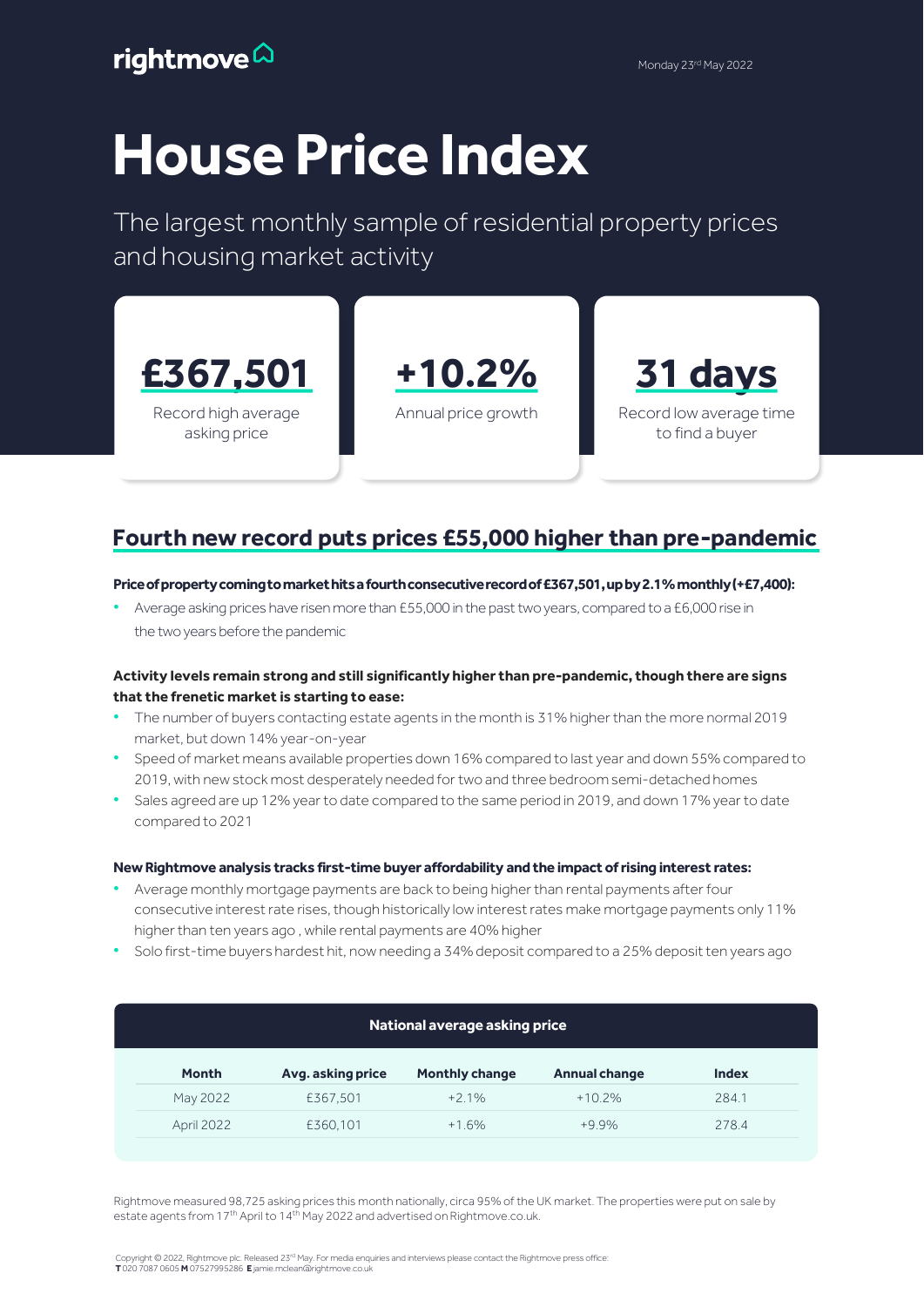# **Overview**

The average price of property coming to market has hit a new record for the fourth consecutive month, rising to £367,501. This month's increase of 2.1% (+£7,400) is the highest at this time of year since May 2014, and marks a national jump of £55,551 in asking prices in the two years since the housing market shut due to the pandemic. This compares to a rise of just £6,218 in asking prices in the two years before the pandemic, and illustrates how the frenzied market activity has led to two-year price growth in cash terms never before witnessed in over twenty years of tracking prices.

This fourth consecutive price record comes alongside a fourth successive interest rate rise, but this rate rise and other household economic concerns do not appear to have dented the motivation and urgency to move that are felt by many, though there are signs that the market is starting to ease. The number of buyers contacting estate agents is 14% down on the stamp-duty-fuelled market of this time last year, butis up by 31% on the more comparable market of 2019. The number of properties available to buy is 55% down on the levels seen in 2019, meaning that supply and demand look likely to remain out of kilter for at least the rest of the year. The number of sales agreed is up by 12% in the year to date compared to 2019 even with restricted choice, though is down 17% compared to the exceptional market of the same period last year. These numbers suggest that a lack of homes for sale rather than a lack of desire from buyers is what is dictating the pace of the market. New stock is most urgently needed in the mid-market sector of two and three bedroom semidetached homes, which are seeing the most competition from buyers.

# $\epsilon$

People may be wondering why the housing market is seemingly running in the opposite direction to the wider economy at the moment. What the data is showing us right now is that those who have the ability to do so are prioritising their home and moving, and the imbalance between supply and demand is supporting rising prices. Though demand is softening from the heady levels we saw this time last year, the number of buyers enquiring is still significantly higher than during the last 'normal' market of 2019, while the number of homes for them to choose from remains more constrained. We anticipate that the effects of the increased cost of living and rising interest rates will filter through to the market later in the year, and a combination of more supply of homes and people weighing up what they can afford will help to moderate the market.

Tim Bannister Rightmove's Director of Property Science



| <b>National average asking price by market sector</b> (excluding inner London) |                 |                   |                       |                      |  |
|--------------------------------------------------------------------------------|-----------------|-------------------|-----------------------|----------------------|--|
| <b>Sector</b>                                                                  | <b>May 2022</b> | <b>April 2022</b> | <b>Monthly change</b> | <b>Annual change</b> |  |
| First time buyers                                                              | £223.117        | £220,466          | $+1.2%$               | $+8.3%$              |  |
| Second-steppers                                                                | £337.030        | £333.053          | $+1.2%$               | $+11.2%$             |  |
| Top of the ladder                                                              | £680.938        | £655,593          | $+3.9%$               | $+11.9%$             |  |
|                                                                                |                 |                   |                       |                      |  |

### National average asking price by market sector (excluding inner London)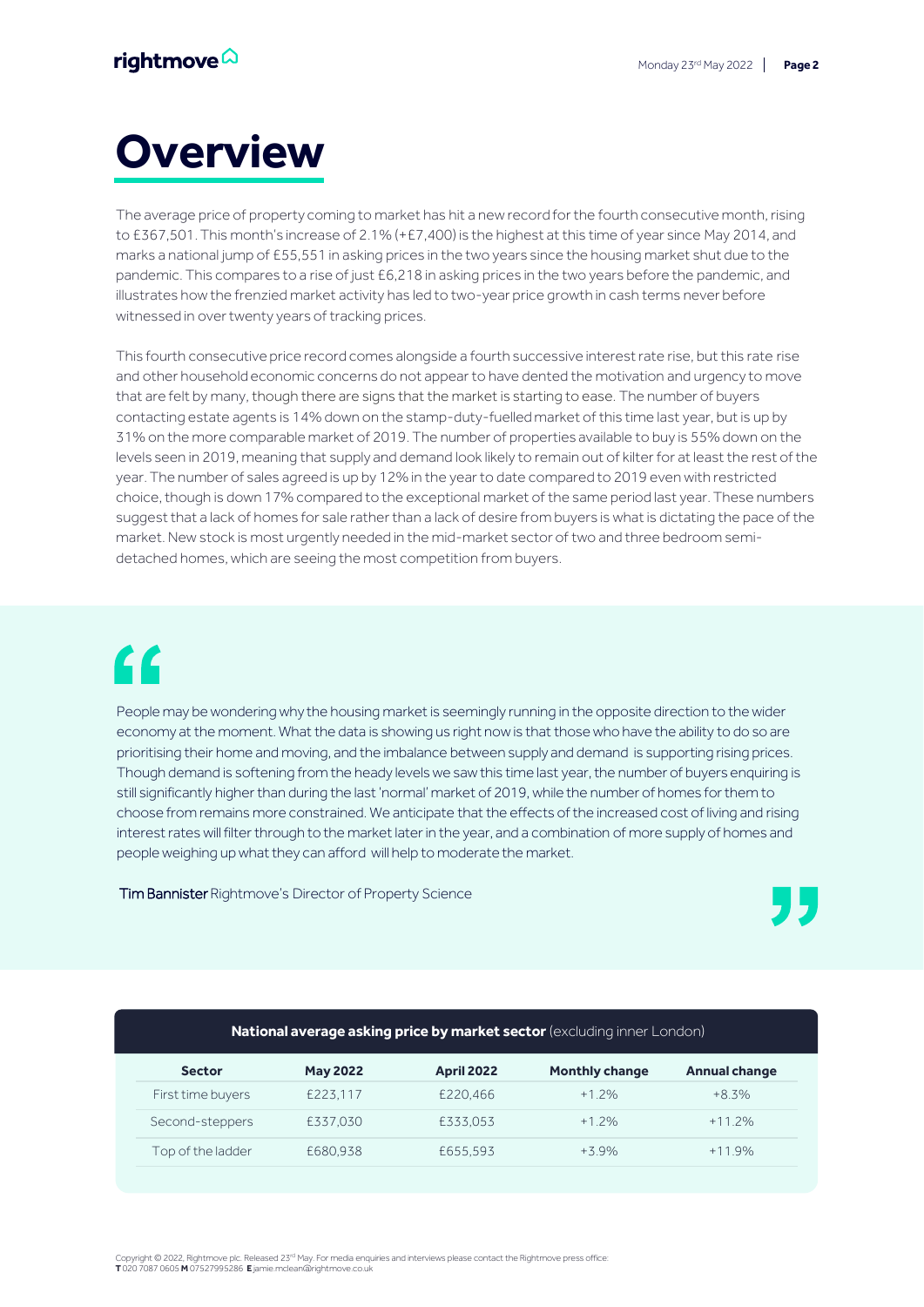### riahtmove $^{\mathsf{Q}}$

As interest rates creep up, new Rightmove analysis tracks first-time buyer affordability over the last ten years. This month, average monthly mortgage payments (£901) overtake average monthly rental payments (£887). However, the data shows that over the last ten years, the gap in payments has narrowed, meaning it is no longer notably cheaper to rent in terms of monthly outgoings.

This new affordability analysis is based on a household taking out a 90% loan-to-value mortgage, at the average two-year fixed interest rate, and looks at a typical first-time-buyer home of two bedrooms or fewer, and the average monthly equivalent rental payments.

The average monthly mortgage payment for a typical first-time-buyer home has increased by 13% (+£100) since December last year following four interest rate rises, although this is only 11% (+£87) higher than ten years ago. This may be surprising considering the strong house price growth over the last ten years, however it illustrates that a decade of historically low interest rates have effectively compensated for rising house prices in terms of monthly outgoings on a mortgage.

By contrast, equivalent monthly rental payments are 40% higher than ten years ago, as tenants feel the full effect of rising costs. Rents are currently rising at the fastest pace that Rightmove has ever recorded.

Monthly outgoings are only one part of the equation however, as the data also looks at the ability for a firsttime buyer to borrow enough from a lender to purchase a first home. For a person looking to buy on their own, on the national average full-time salary, borrowing 4.5 times their income, ten years ago they would have needed to find a 25% deposit (£35,053) to afford a typical first-time buyer home. Today they would need a 34% deposit (£74,402).

These are national averages and it will vary across the UK, however at a national level it means that a person buying on their own on an average salary, looking to buy an average first-time buyer home, now needs a deposit 112% higher than a decade ago.

This shows that while average monthly payments for a first-time buyer on their mortgage have remained relatively stable over time due to low interest rates, it has become more difficult to raise the increasingly large deposit needed to cover the gap between the price of a first home and what one can borrow.

Two people buying together on the average salary should still be able to afford a first-time buyer home if they have saved a 10% deposit, although that deposit size has increased from £14,269 to £22,312, a jump of 56%.

# $\epsilon$

This new analysis shows how it has become increasingly difficult for an average first-time buyer to afford a home on their own. The historic average mortgage payments for a first home provide some good context to the current backdrop of rising interest rates and help explain why so many people take out fixed-rate mortgages. As interest rates are predicted to rise further during the course of 2022, many buyers will be looking to lock in mortgage deals now before further rate rises. With so many variables affecting house prices and affordability, the market is extremely difficult to predict, and those looking to buy will be prioritising their own needs and what they can afford rather than waiting to try and time the market.

**Tim Bannister** Rightmove's Director of Property Science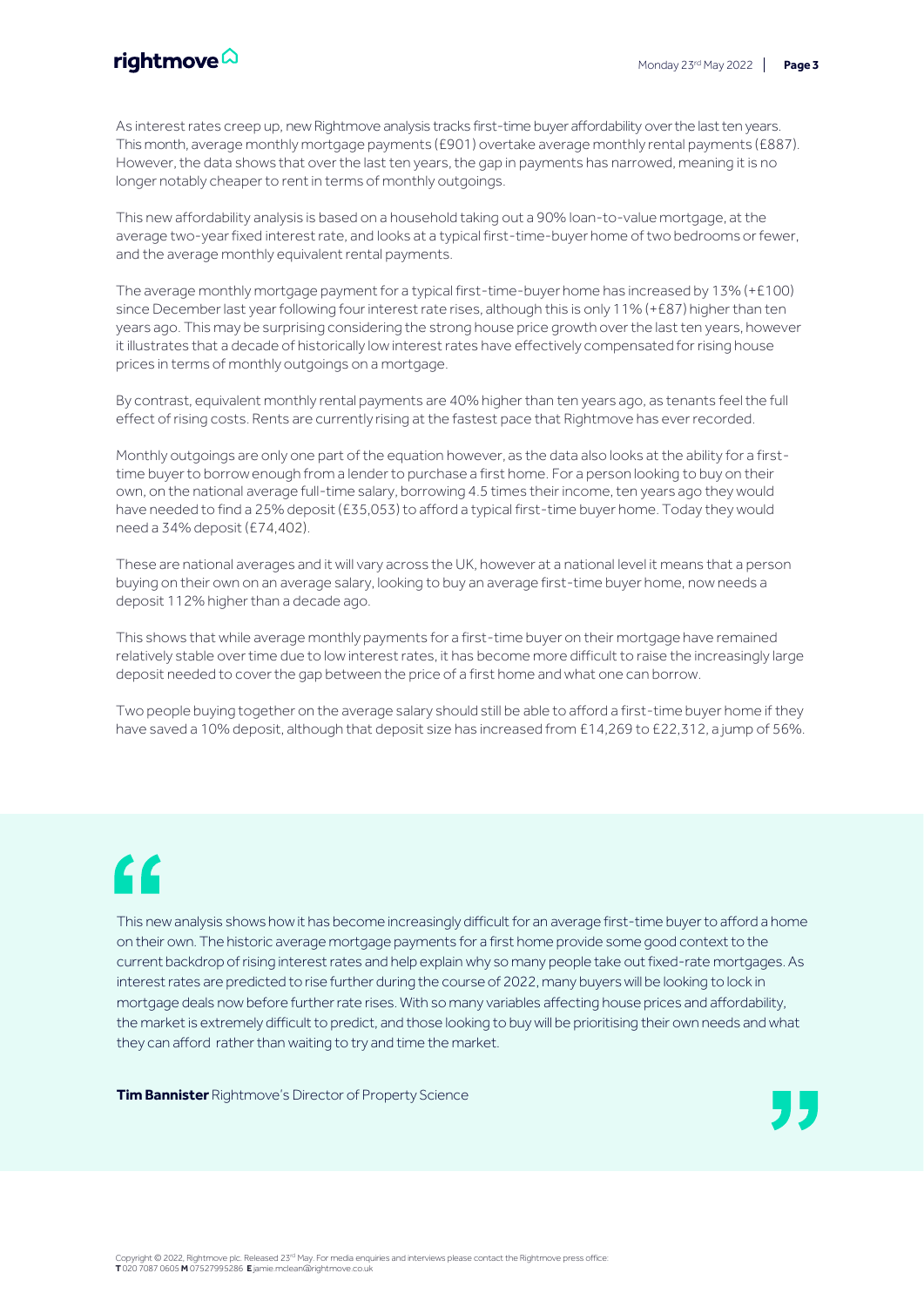# **Affordability trends**

The first-time buyer monthly mortgage payment is based on Bank of England data of the averages for 90% LTV twoyear fixed mortgages from lenders, and the average asking price of a typical first-time buyer home (two bedrooms or fewer) using the Rightmove House Price Index. The equivalent monthly rent is calculated using the same property types (two bedrooms or fewer).

The affordability to buy a first home is based on the Average Weekly Earnings (AWE) dataset from ONS multiplied by 4.5 to get the typical maximum that a person can borrow from a lender. The average asking price of a typical first-time buyer home is taken from the Rightmove House Price Index.



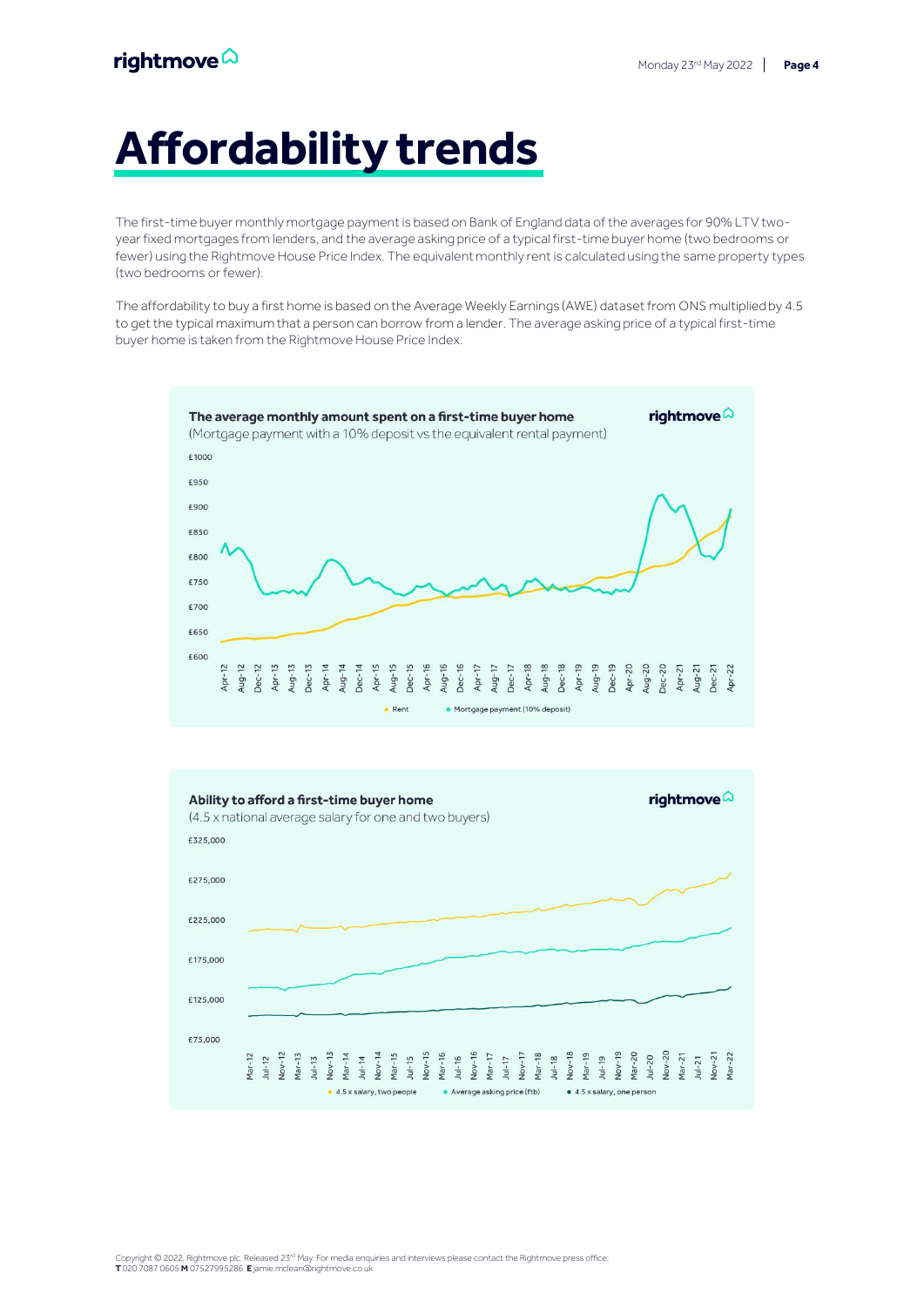# **Agents' views**

# "

It appears we are reaching a steady plateau in the housing market following the pandemic property boom. Whilst frenzied buyer activity has calmed down, the market is definitely holding strong and we are now seeing higher volumes of vendors feeling more comfortable about putting their property on the market before making an offer on another. Pricing remains very robust with substantial offers being made across the whole market, and in most cases are still significantly in excess of Home Report value. It appears that people are more comfortable with a new normal, and whilst we should not forget the economic challenges ahead, for now we are taking the view that the market has stabilised.

**John O'Malley**, CEO at Pacitti Jones in Glasgow

The property market is still buoyant in our area despite inflationary pressures and higher interest rates. The trend is set to continue as there is very little coming on the market, and when it does we agree a sale very quickly. Since COVID, we're still seeing a lot more people are able to work from home, and wish to live in rural areas as long as the broadband connection enables them to do so.

**Aled Ellis**, Director at Aled Ellis & Co. in Aberystwyth

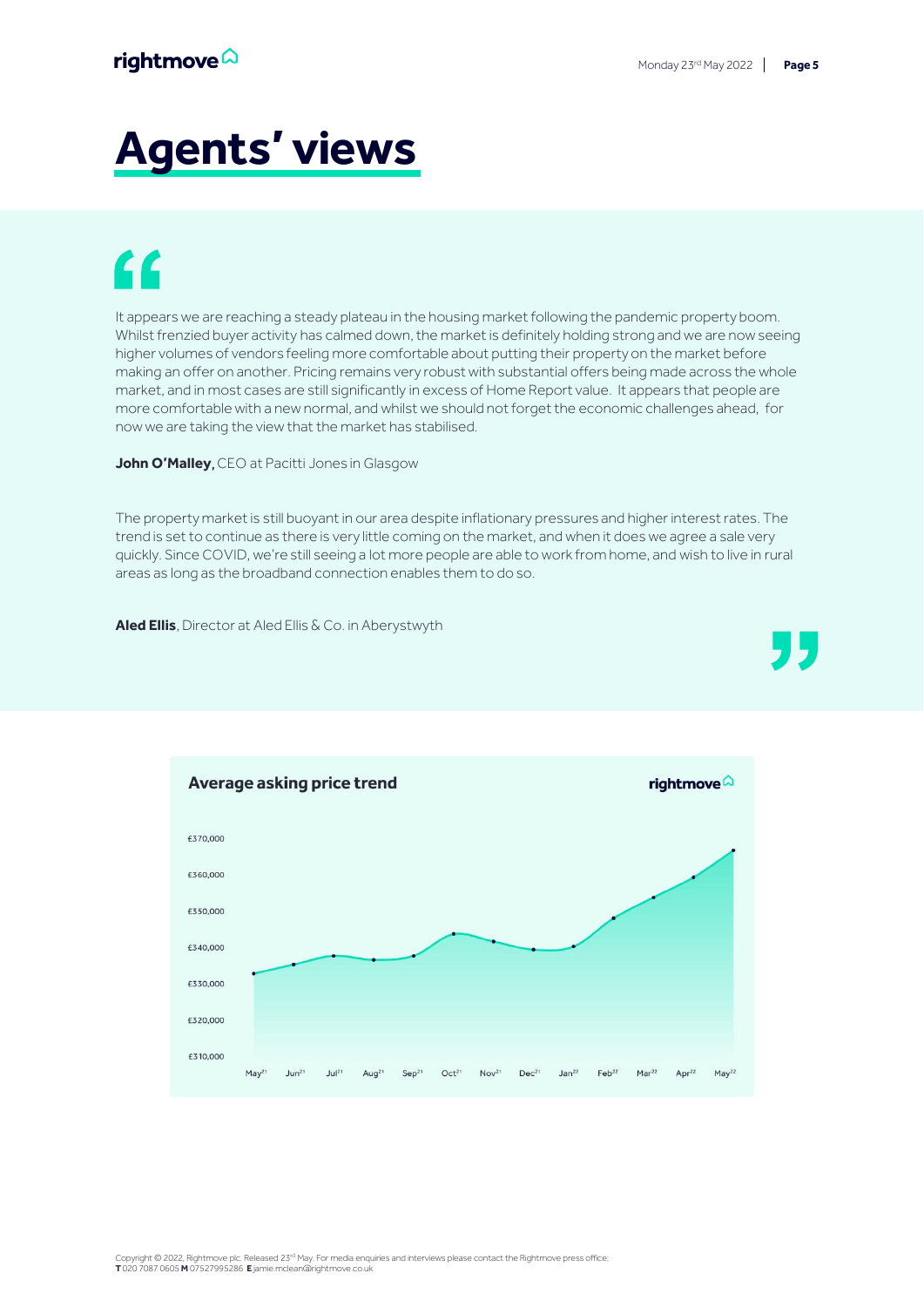## **Price & activity trends**



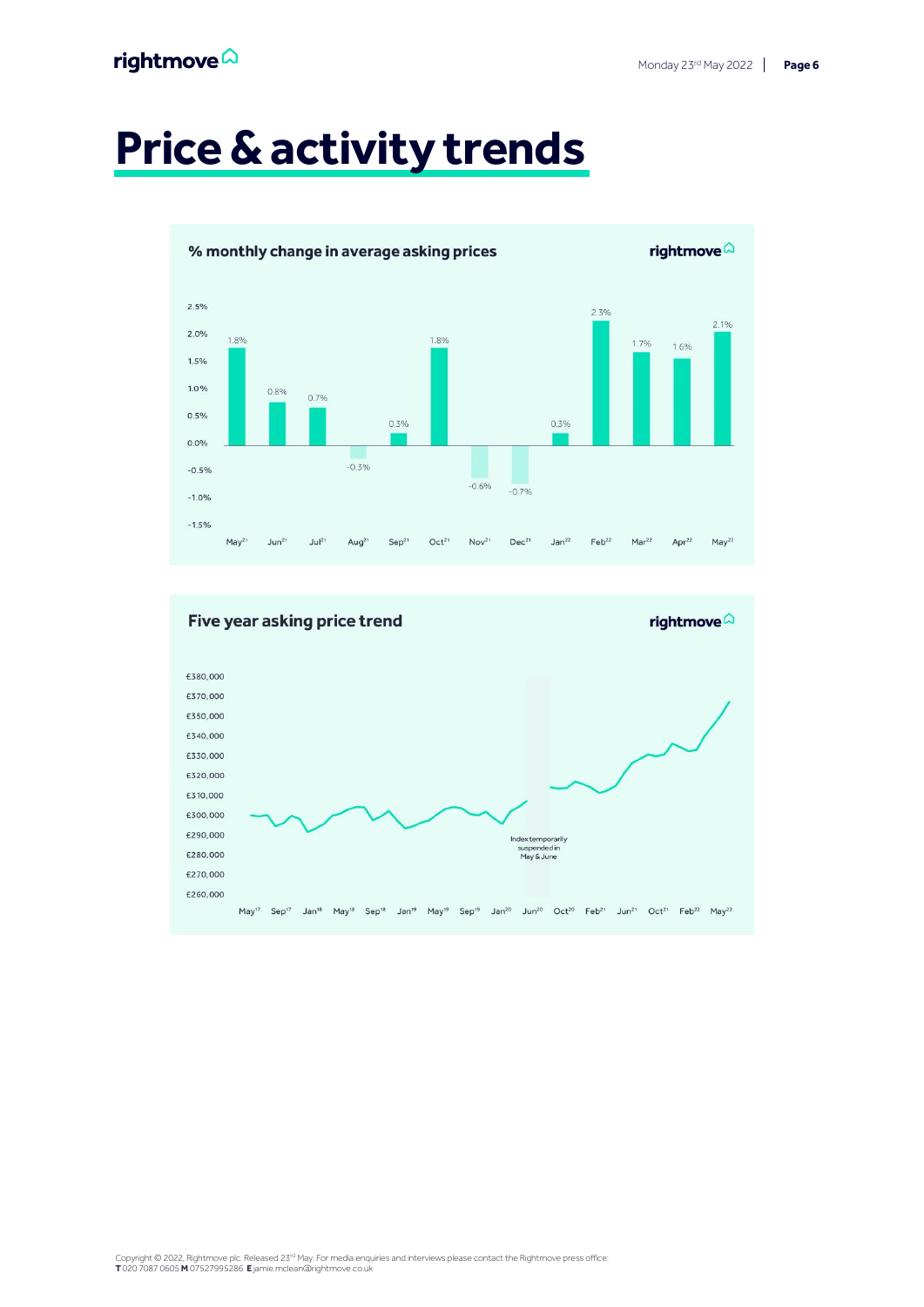





Copyright © 2022, Rightmove plc. Released 23<sup>rd</sup> May. For media enquiries and interviews please contact the Rightmove press office:<br>**T** 020 7087 0605 **M** 07527995286 **E** jamie.mclean@rightmove.co.uk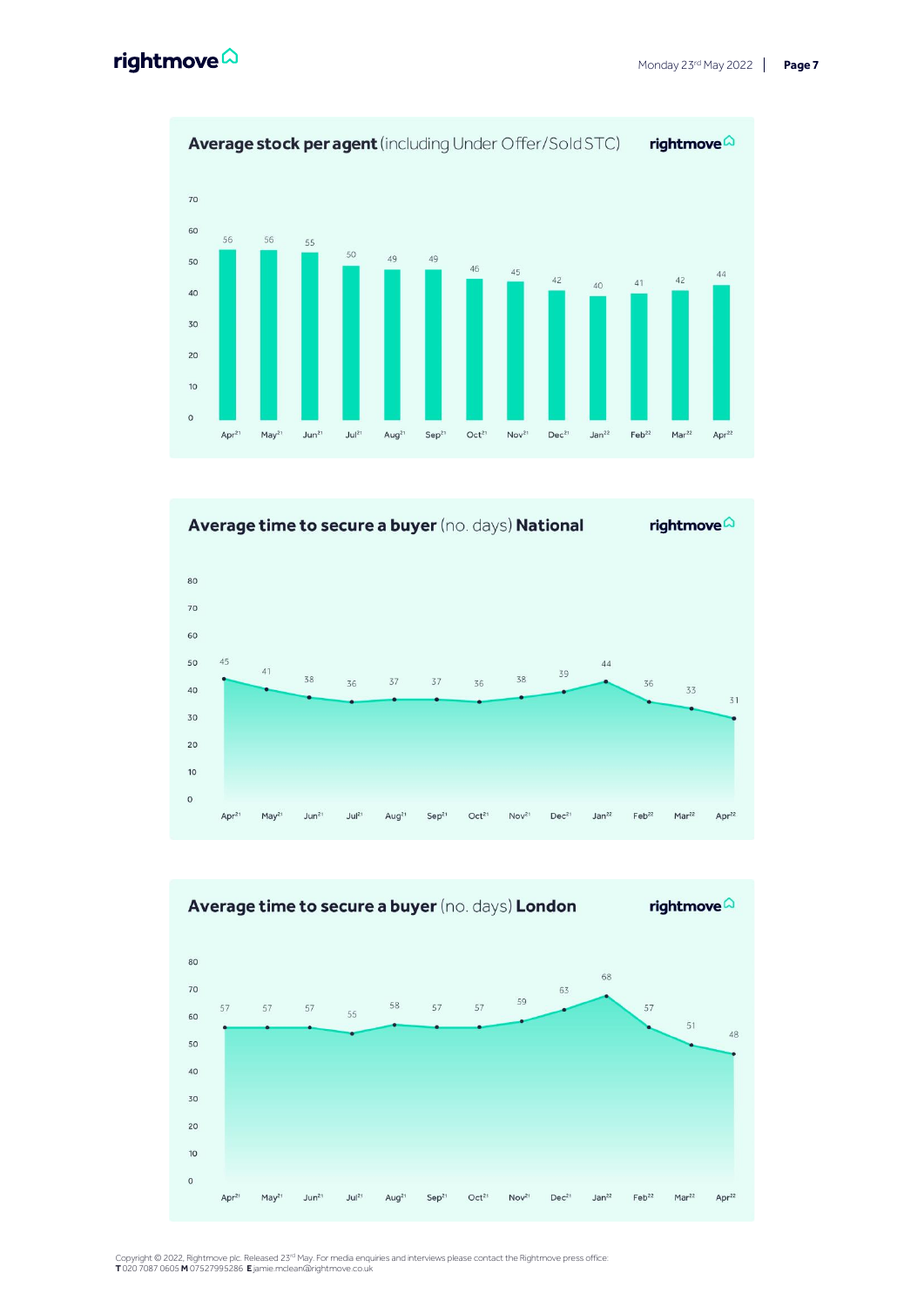## **Regional trends**

ncrease from previous month

Decrease from previous month



Copyright © 2022, Rightmove plc. Released 23<sup>rd</sup> May. For media enquiries and interviews please contact the Rightmove press office:<br>**T** 020 7087 0605 **M** 07527995286 **E** jamie.mclean@rightmove.co.uk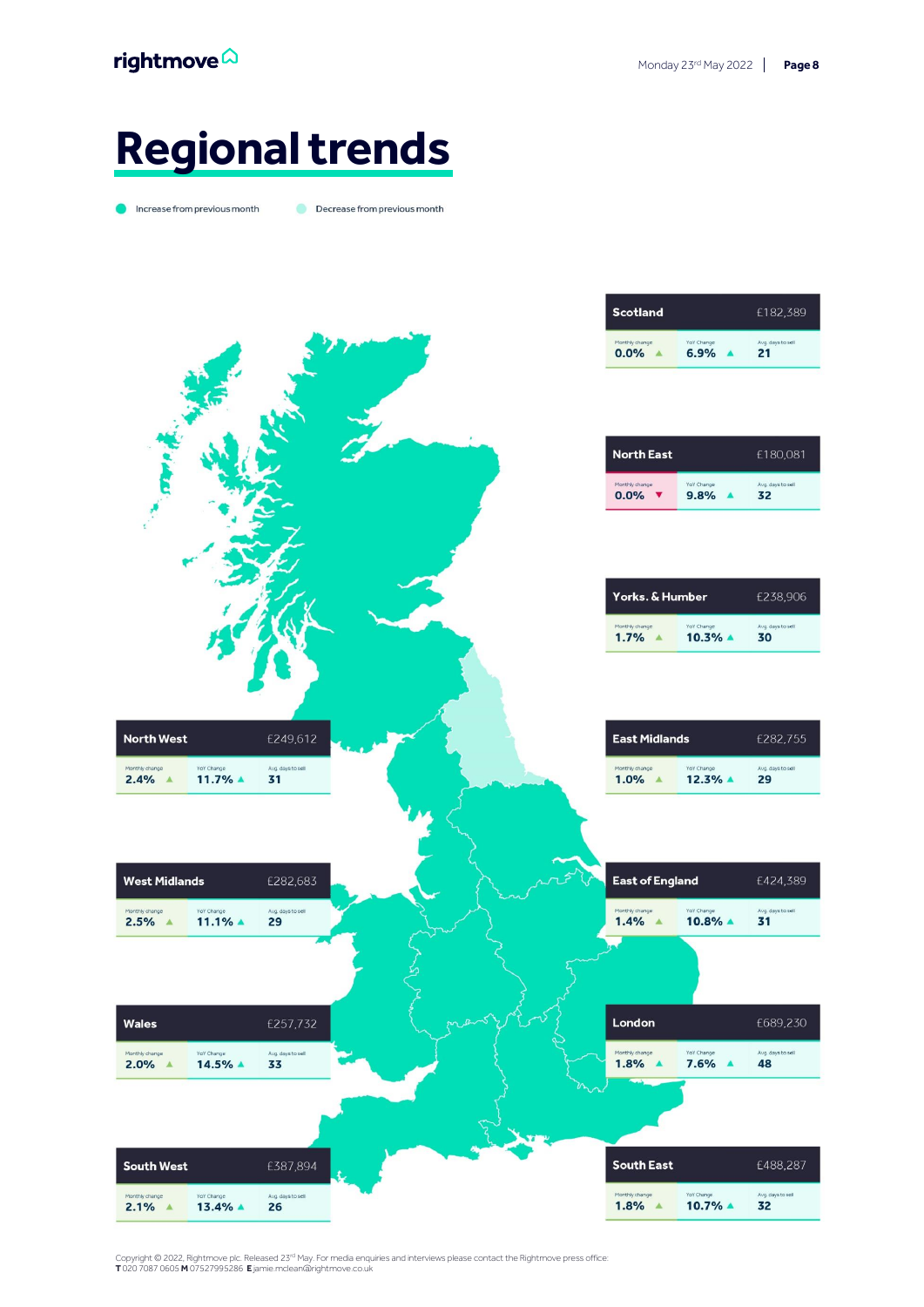# **London boroughs**

Borough data is based on a three-month rolling average and can be used as an indicator of overall price trends in each borough over time. It is not directly comparable with the overall London monthly figures.

| <b>Borough</b>                | Avg. price May 22 | <b>Monthly change</b> | <b>Annual change</b> |
|-------------------------------|-------------------|-----------------------|----------------------|
| Westminster                   | £1,455,674        | 1.0%                  | 11.7%                |
| <b>Merton</b>                 | £736,679          | 2.8%                  | 11.5%                |
| <b>Havering</b>               | £483,185          | 1.7%                  | 10.5%                |
| <b>Bromley</b>                | £619,070          | 0.6%                  | 9.6%                 |
| <b>Barking and Dagenham</b>   | £369,852          | 1.1%                  | 9.5%                 |
| <b>Kingston upon Thames</b>   | £711,342          | 2.8%                  | 9.1%                 |
| <b>Sutton</b>                 | £545,290          | 0.9%                  | 8.7%                 |
| <b>Barnet</b>                 | £733,094          | 4.7%                  | 8.1%                 |
| <b>Harrow</b>                 | £630,279          | 1.4%                  | 7.9%                 |
| <b>Kensington and Chelsea</b> | £1,697,768        | $-2.2%$               | 7.7%                 |
| Croydon                       | £493,590          | 1.1%                  | 7.4%                 |
| Hillingdon                    | £553,502          | 0.6%                  | 7.0%                 |
| Islington                     | £784,207          | 1.6%                  | 7.0%                 |
| <b>Haringey</b>               | £673,817          | 1.6%                  | 6.7%                 |
| Redbridge                     | £513,734          | 0.7%                  | 6.6%                 |
| <b>Waltham Forest</b>         | £548,258          | 0.0%                  | 6.6%                 |
| <b>Richmond upon Thames</b>   | £939,325          | 1.8%                  | 6.5%                 |
| <b>Hounslow</b>               | £603,105          | 3.4%                  | 6.4%                 |
| <b>Bexley</b>                 | £471,874          | 1.3%                  | 6.4%                 |
| Wandsworth                    | £836,403          | 0.7%                  | 6.0%                 |
| Greenwich                     | £489,550          | 1.1%                  | 5.9%                 |
| <b>Hackney</b>                | £687,430          | 1.1%                  | 5.8%                 |
| <b>Enfield</b>                | £506,505          | 0.7%                  | 5.0%                 |
| newnam                        | £458,624          | 0.7%                  | 4.9%                 |
| Lewisham                      | £517,661          | 1.6%                  | 4.8%                 |
| <b>Tower Hamlets</b>          | £592,056          | 1.9%                  | 4.5%                 |
| <b>Ealing</b>                 | £595,086          | 0.3%                  | 4.4%                 |
| <b>Hammersmith and Fulham</b> | £965,330          | 0.0%                  | 4.1%                 |
| <b>Brent</b>                  | £635,108          | 3.4%                  | 4.0%                 |
| <b>Camden</b>                 | £1,003,849        | 0.3%                  | 3.4%                 |
| Lambeth                       | £667,722          | 1.0%                  | 2.9%                 |
| <b>Southwark</b>              | £645,493          | $-1.0%$               | 2.8%                 |

Copyright © 2022, Rightmove plc. Released 23<sup>rd</sup> May. For media enquiries and interviews please contact the Rightmove press office:<br>**T** 020 7087 0605 **M** 07527995286 **E** jamie.mclean@rightmove.co.uk